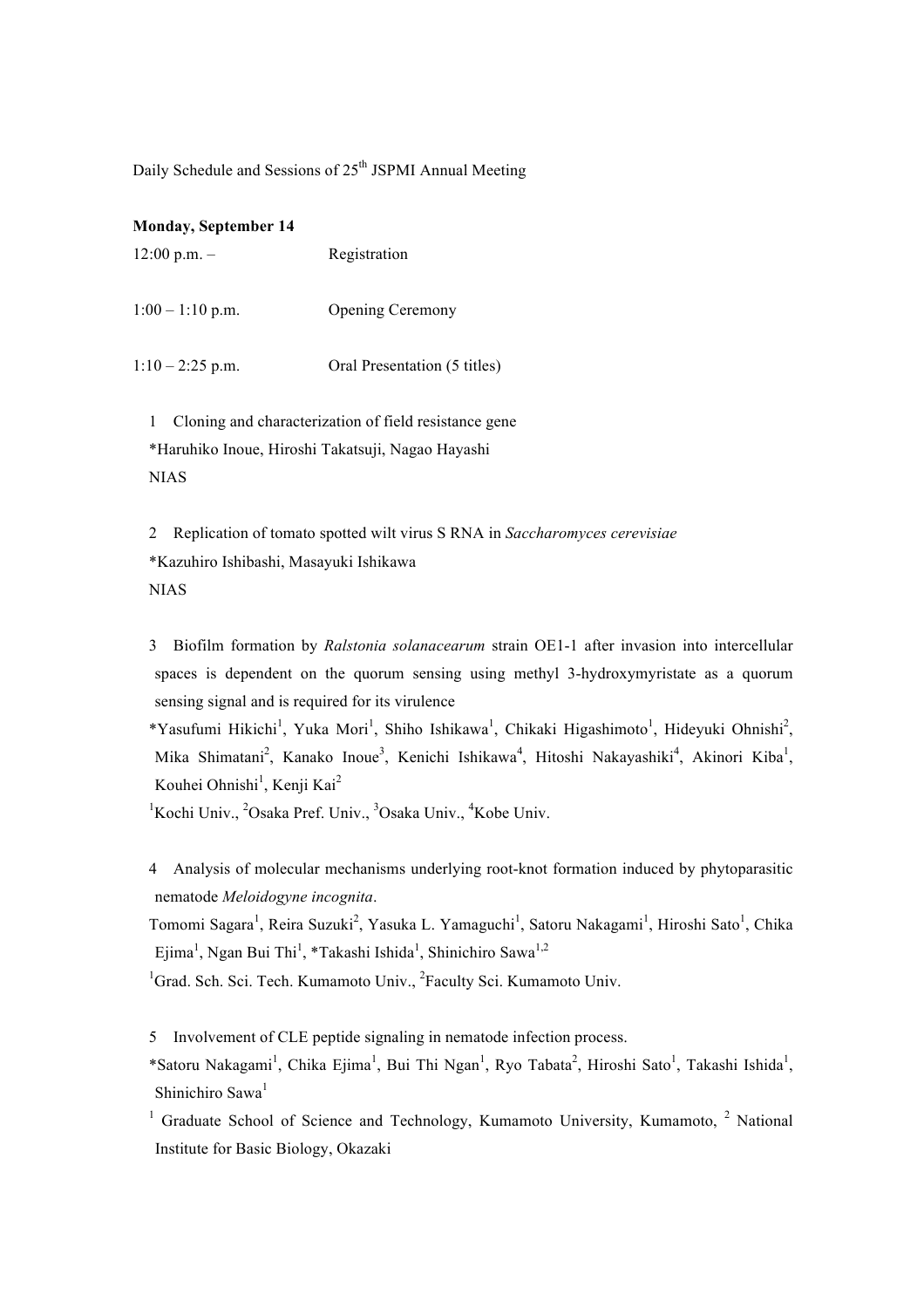2:40 – 3:40 p.m. Oral Presentation (4 titles)

6 Identification of transcription factors that induce nodule primordia downstream of NIN \*Takashi Soyano, Hayashi Makoto RIKEN CSRS

7 Analysis of host factors responsible for interaction with *Bradyrhizobium elkanii* USDA61 by using *Lotus japonicus*.

\*Shohei Kusakabe<sup>1</sup>, Takakazu Kaneko<sup>2</sup>, Michiko Yasuda<sup>3</sup>, Hiroki Miwa<sup>3</sup>, Shin Okazaki<sup>3</sup>, Shusei  $Sato<sup>1</sup>$ 

<sup>1</sup>Tohoku Univ., <sup>2</sup>Kyoto Sangyo Univ., <sup>3</sup>Tokyo Univ. of Agriculture and Technol.

8 Identification of a new pathway involved in nitrate-mediated inhibitory mechanism of root nodule symbiosis

\*Hanna Nishida<sup>1,2</sup>, Takuya Suzaki<sup>3</sup>, Masayoshi Kawaguchi<sup>1,2</sup> <sup>1</sup>SOKENDAI, <sup>2</sup>NIBB, <sup>3</sup>Tsukuba Univ.

9 Transcriptome analysis of mycoheterotrophy in *Epipactis helleborine* var. sayekiana (Orchidaceae).

\*Chihiro Miura<sup>1,2</sup>, Kenji Suetsugu<sup>3</sup>, Masahide Yamato<sup>4</sup>, Katsushi Yamaguchi<sup>5</sup>, Kazuya Takahashi<sup>4</sup>, Yoshiko Ida<sup>1</sup>, Shuji Shigenobu<sup>5</sup>, Hironori Kaminaka<sup>1</sup>

<sup>1</sup>Fac. Agr., Tottori Univ., <sup>2</sup>Org. Reg. Ind. Acad. Coop., Tottori Univ., <sup>3</sup>The Hakubi Ctr., Kyoto Univ., <sup>4</sup>Faculty of Educ., Chiba Univ., <sup>5</sup> NIBB

3:40 – 3:55 p.m. Break

 $3:55 - 5:00$  p.m. General Discussion 1 (oral: 1–9)

5:00 p.m.– Poster Viewing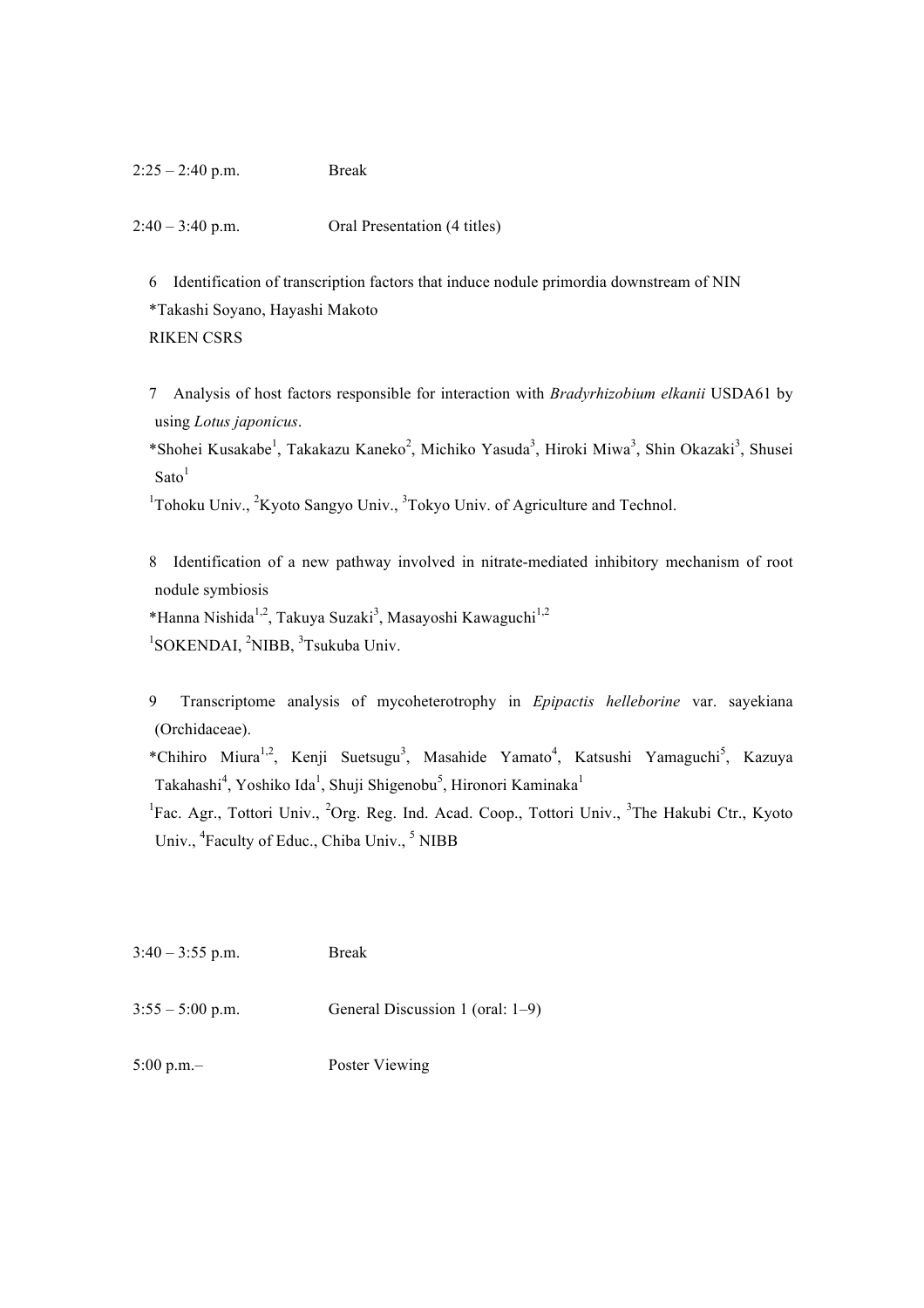# **Tuesday, September 15**

| $9:00 - 10:00$ a.m.                                                                | Short Presentation (35 poster titles)                                                 |  |  |
|------------------------------------------------------------------------------------|---------------------------------------------------------------------------------------|--|--|
| $10:00 - 11:00$ a.m.                                                               | Poster Viewing with Authors (odd numbers)                                             |  |  |
| $11:00$ a.m. $-12:00$ p.m.                                                         | Poster Viewing with Authors (even numbers)                                            |  |  |
| Lunch/Special Session for Students and Early Carrier Researchers/Committee Meeting |                                                                                       |  |  |
| $2:00 - 3:00$ p.m.                                                                 | General Discussion 2 (poster: P1-18)                                                  |  |  |
| $3:00 - 3:15$ p.m.                                                                 | <b>Break</b>                                                                          |  |  |
| $3:15-4:15$ p.m.                                                                   | General Discussion 3 (poster: P19–35)                                                 |  |  |
| $4:15 - 4:30$ p.m.                                                                 | <b>Break</b>                                                                          |  |  |
| $4:30 - 5:30$ p.m.                                                                 | Special Lecture 1                                                                     |  |  |
| Vascular hijack by parasitic plants                                                |                                                                                       |  |  |
| Dr. Ken Shirasu (RIKEN CSRS)                                                       |                                                                                       |  |  |
| $5:30 - 6:30$ p.m.                                                                 | Special Lecture 2                                                                     |  |  |
| Evolution of Insect-Microbe Symbiotic Associations                                 |                                                                                       |  |  |
|                                                                                    | Dr. Takema Fukatsu (National Institute of Advanced Industrial Science and Technology, |  |  |

 

Bioproduction Research Institute)

6:30 p.m. – Photographing

7:00 p.m. – Social Gathering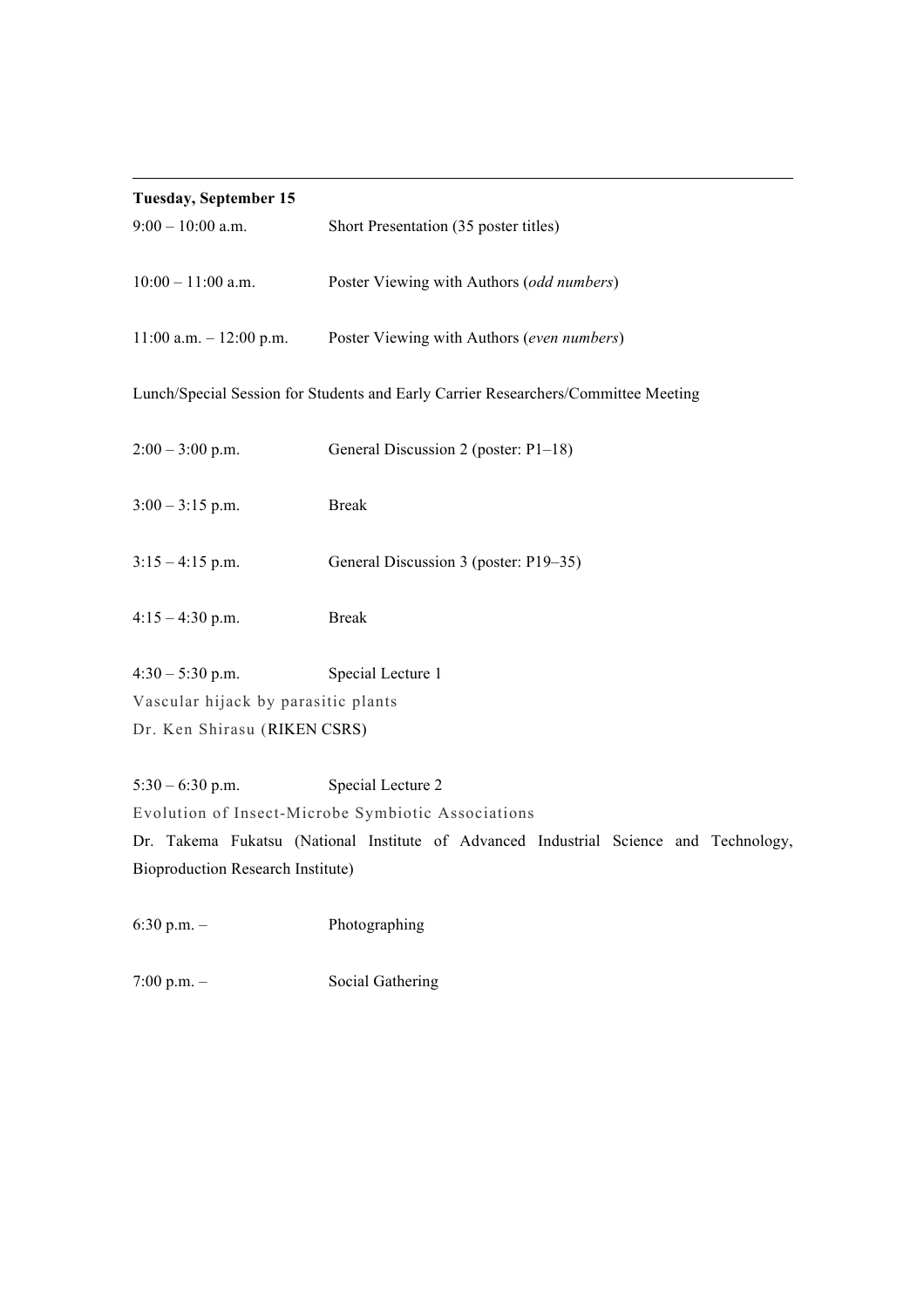#### **Wednesday, September 16**

9:00 – 10:45 a.m. Oral Presentation (7 titles)

10 Analysis of varietal difference of arbuscular mycorrhizal responsiveness among soybean cultivars

 

\*Haruko Imaizumi-Anraku<sup>1</sup>, Yuichiro Ohouchi<sup>2</sup>, Kyoko Takagi<sup>3</sup>, Yoshikazu Shimoda<sup>1</sup>, Jun Abe<sup>2</sup>, Masao Ishimoto $1$ 

<sup>1</sup>NIAS, <sup>2</sup>Hokkaido Univ., <sup>3</sup>NARO

11 Field experiments on varietal differences in growth responses of rice (*Oryza sativa*) to an arbuscular mycorrhizal fungus, *Funneliformis mosseae*

Thongkhoun Sisaphaithong<sup>1</sup>, Shinichi Hanai<sup>1</sup>, Rie Tomioka<sup>1</sup>, Yoshihiro Kobae<sup>1</sup>, Aiko Tanaka<sup>1</sup>, Katsuya Yano<sup>1</sup>, Chisato Takenaka<sup>1</sup>, \*Shingo Hata<sup>1,2</sup>

<sup>1</sup>Grad. Sch. of Bioagricult. Sci. Nagoya Univ., <sup>2</sup>Fac. of Agr. Ryukoku Univ.

12 Involvement of a mycorrhiza-inducible purple acid phosphatase in phosphorus transfer via the mycorrhizal pathway

Yuko Yoshimura<sup>1</sup>, Ysuyuki Osada<sup>1</sup>, Kaori Akamatsu<sup>1</sup>, Yoshiyuki Kobae<sup>2</sup>, Masanori Saito<sup>3</sup>, Tatsuhiro Ezawa<sup>4</sup>, \*Katsuharu Saito<sup>1</sup>

<sup>1</sup>Shinshu Univ., <sup>2</sup>NARO HARC, <sup>3</sup>Tohoku Univ., <sup>4</sup>Hokkaido Univ.

13 Evaluation of soil microbial growth and activity in fruits orchards under sod culture system \*Andre Freire Cruz<sup>1</sup>, Marcio de Carvalho Pires<sup>2</sup>, Maria Lucrecia Gerosa Ramos<sup>2</sup>, Luiz Eduardo Bassay Blum<sup>2</sup>, Osvaldo Kiyoshi Yamanishi<sup>2</sup>

 ${}^{1}$ Kyoto Prefectural University, <sup>2</sup>Universidade de Brasilia

14 Interkingdom chemical signaling of plant root and their microbes

\*Ravindra Pal Singh

Department of Bioscience and Biotechnology, Faculty of Agriculture, Kyushu University

15 Bacterial community assessments of soybean grown in fields

\*Akifumi Sugiyama<sup>1</sup>, Yusuke Unno<sup>2</sup>, Ui Ono<sup>3</sup>, Masami Yoshikawa<sup>3</sup>, Hideyuki Suzuki<sup>4</sup>, Kiwamu Minamisawa<sup>5</sup>, Kazufumi Yazaki<sup>1</sup>

<sup>1</sup>RISH, Kyoto Univ., <sup>2</sup>Institute for Environmental Sciences, <sup>3</sup>Kyoto Prefectural Agriculture, Forestry and Fisheries Technology Center, <sup>4</sup>Kazusa DNA Res Inst., <sup>5</sup>Life Sci. Tohoku Univ.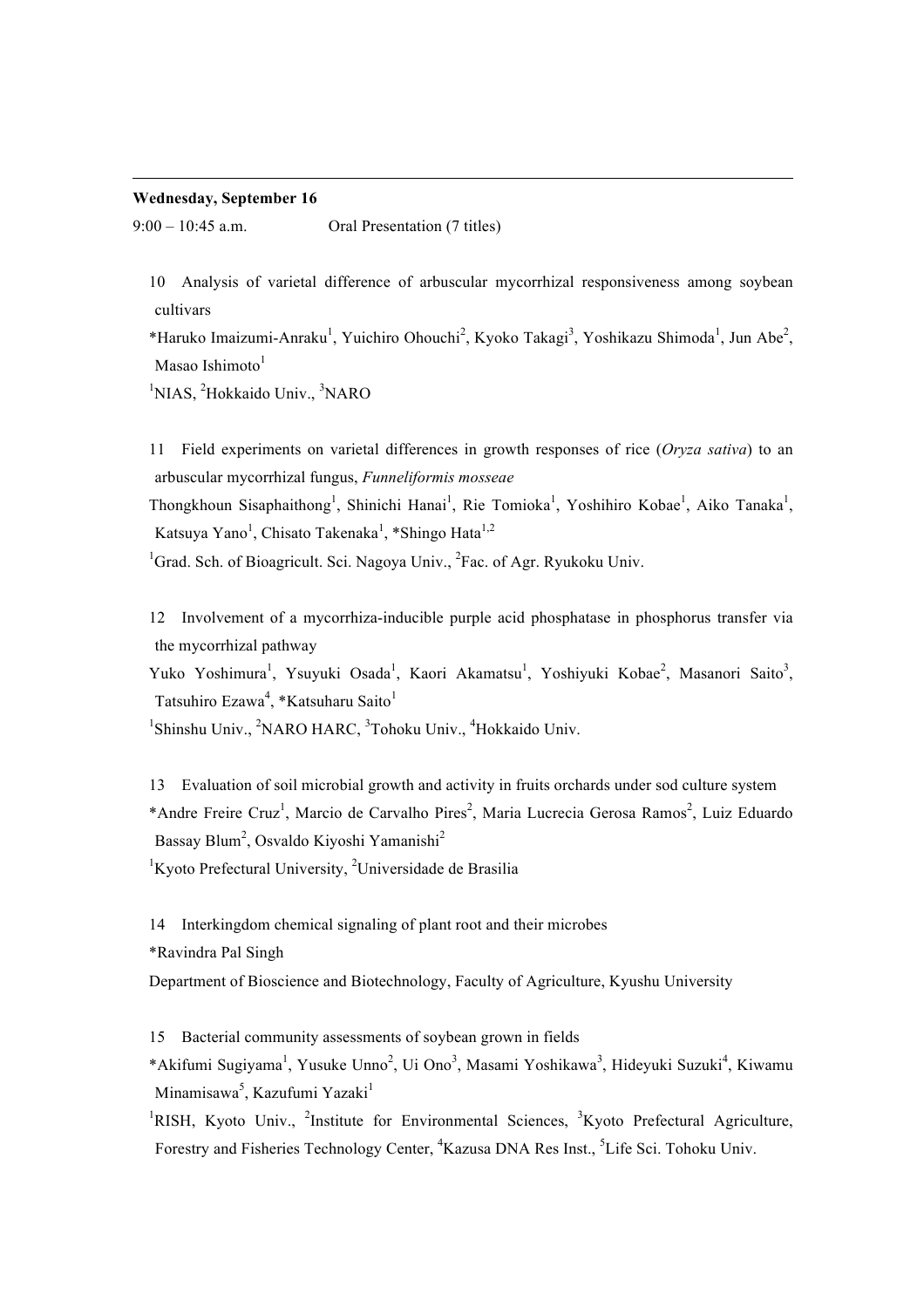16 Metagenome-mapping method discriminates native and inoculant populations of soybean bradyrhizobia in agricultural soil

\*Kiwamu Minamisawa<sup>1</sup>, Kazuma Kanehara<sup>1</sup>, Manabu Itakura<sup>1</sup>, Hirohito Tsurumaru<sup>1</sup>, Yuko Takada-Hoshino<sup>2</sup>, Yong Wang<sup>2</sup>, Hiroko Akiyama<sup>2</sup>, Masahito Hayatsu<sup>2</sup>

<sup>1</sup>Tohoku University, <sup>2</sup>National Institute for Agro-Environmental Sciences

| $10:45 - 11:00$ a.m. | <b>Break</b>                                              |
|----------------------|-----------------------------------------------------------|
| $11:00 - 11:45$ p.m. | General Discussion 4 (oral: 10–16)                        |
| $11:45 - 12:00$ a.m. | Break                                                     |
| $12:00 - 12:30$ p.m. | JSPMI 25 <sup>th</sup> General Meeting & Closing Ceremony |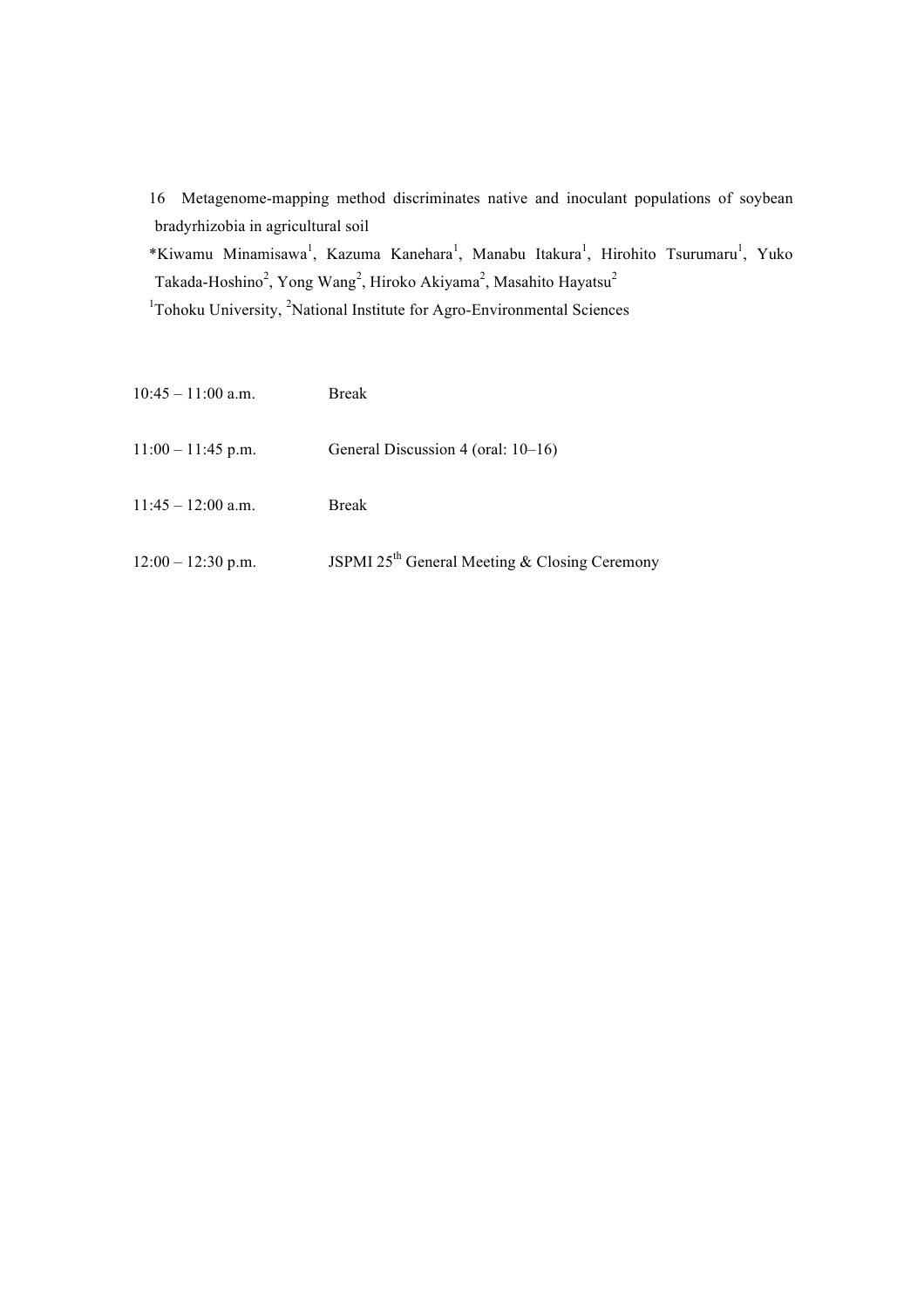Scientific Posters of JSPMI 25<sup>th</sup> Annual Meeting

## **Monday, September 14**

12:00 p.m. – Poster Set-Up

## **Tuesday, September 15**

| $9:00 - 10:00$ a.m.  | Short Presentation $(P1-35)$                       |
|----------------------|----------------------------------------------------|
| $10:00 - 11:00$ a.m. | Poster Viewing with Authors ( <i>odd numbers</i> ) |
| $11:00 - 12:00$ p.m. | Poster Viewing with Authors (even numbers)         |
| $2:00 - 3:00$ p.m.   | General Discussion (P1-18)                         |
| $3:15 - 4:15$ p.m.   | General Discussion (P19–35)                        |

### **Sunday, September 21**

| $9:00 - 12:30$ p.m. | Poster Take-Down |
|---------------------|------------------|
|---------------------|------------------|

# 【Posters, 35 titles】

P1 Investigation into using new fertilizer including nitrification inhibitor by deep placement to cultivate soybean

\* Soshi Hatano<sup>1</sup>, Yuki Ono<sup>1</sup>, Norikuni Ohtake<sup>1</sup>, Kuni Sueyoshi<sup>1</sup>, Yoshifumi Nagumo<sup>2</sup>, Yoichi Fujita<sup>2</sup>, Takuii Ovama<sup>1</sup>

<sup>1</sup>Niigata Univ., <sup>2</sup> Niigata Agricultural Research Institute

P2 Effect of inorganic nitrogen supply on the metabolites in roots and nodules of soybean \*Yuki Ono, Daiki Goto, Norikuni Ohtake, Kuni Sueyoshi, Takuji Ohyama Niigata Univ. Grad. School Sci. Tech.

P3 Analysis of the flavonoid secretion and dynamics about soybeans during growth in the field \*Yumi Yamazaki<sup>1</sup>, Akifumi Sugiyama<sup>1</sup>, Hisabumi Takase<sup>2</sup>, Kazufumi Yazaki<sup>1</sup> <sup>1</sup>Kyoto Univ., <sup>2</sup>Kyoto Gakuen Univ.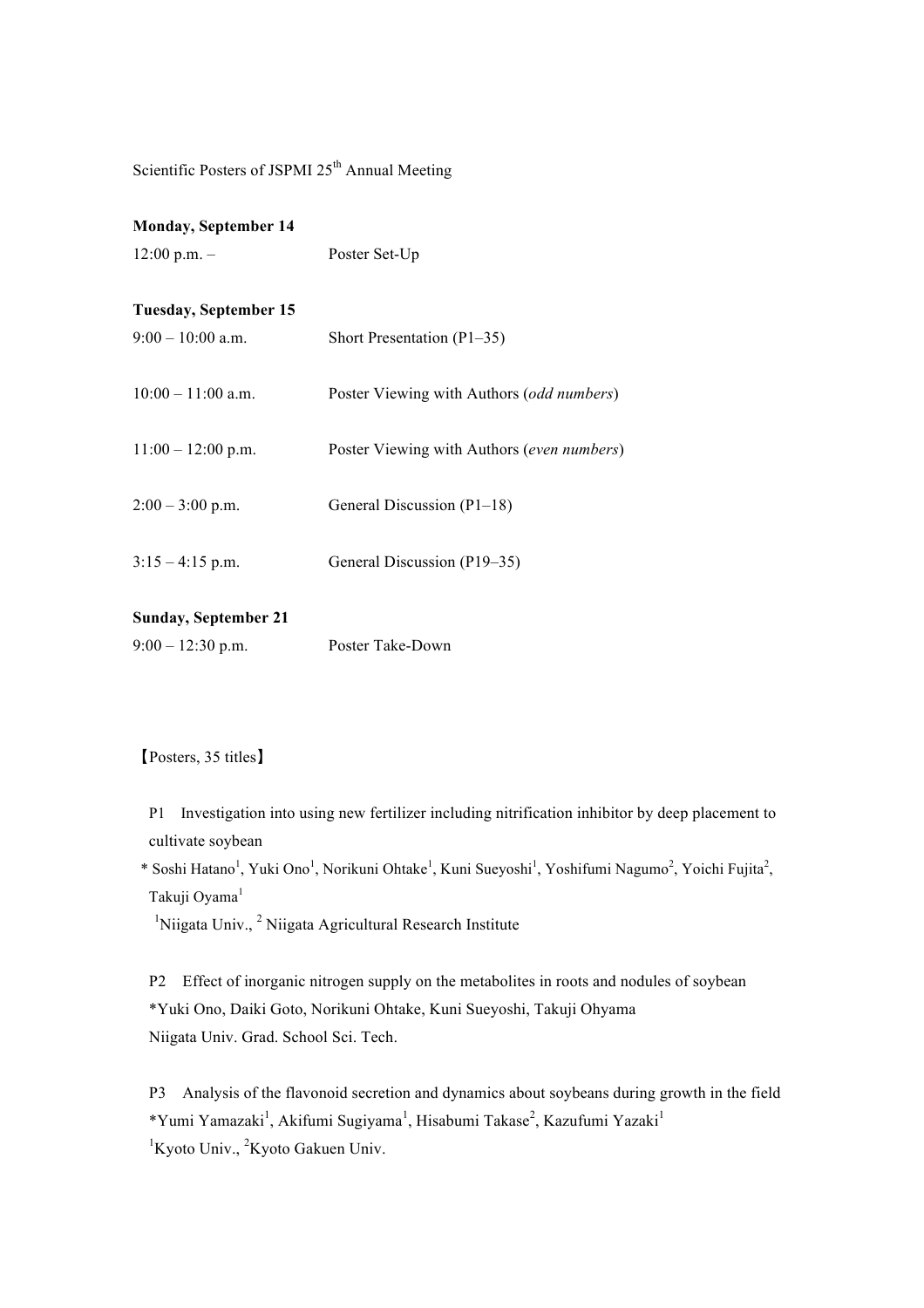P4 Distribution of *Rj2* genotype in Japanese soybean resource \*Masayuki Sugawara<sup>1</sup>, Yosuke Umehara<sup>2</sup>, Kaori Chiba-Kakizaki<sup>1</sup>, Shusei Sato<sup>1</sup>, Akito Kaga<sup>2</sup>, Masao Ishimoto $^2$ , Kiwamu Minamisawa $^1$ <sup>1</sup>Tohoku Univ., <sup>2</sup>NIAS

P5 Search of the causative gene for trichome using QTL analysis in *Lotus japonicus*. \*Satomi Kawano<sup>1</sup>, Yoshiaki Tominaga<sup>1</sup>, Aiko Ide<sup>1</sup>, Syusei Sato<sup>2</sup>, Susumu Arima<sup>1</sup>, Akihiro  $Suzuki<sup>1</sup>$ 

<sup>1</sup>Saga Univ., <sup>2</sup>Tohoku Univ.

P6 LjHb1, a class 1 plant hemoglobin in *Lotus japonicus*, is involved in nodule senescence by regulating nitric oxide

\*Mitsutaka Fukudome<sup>1</sup>, Tomohiro Kado<sup>1</sup>, Ken-ichi Osuki<sup>1</sup>, Ken-ichi Kucho<sup>1</sup>, Mikiko Abe<sup>1</sup>, Shiro Higashi<sup>1</sup>, Ryujiro Imaizumi<sup>2</sup>, Toshio Aoki<sup>2</sup>, Toshiki Uchiumi<sup>1</sup>

<sup>1</sup>Graduate School of Science and Engineering, Kagoshima University, <sup>2</sup>Department of Applied Biological Science, Nihon University

P7 NO mediated ferritin accumulation in *Lotus japonicus* nodule \*Mika Nomura, Sirinapa Chungopast, Shigeyuki Tajima Fac. of Agri, Kagawa Univ.

P8 Physiological activity of cysteine rich peptides specific to symbiotic organ of plants and aphids

\*Nahoko Uchi<sup>1</sup>, Shuji Shigenobu<sup>2</sup>, Ken-ichi Kucho<sup>1</sup>, Mikiko Abe<sup>1</sup>, Shiro Higashi<sup>1</sup>, Toshiki  $U$ chiumi $<sup>1</sup>$ </sup>

<sup>1</sup>Graduate School of Science and Engineering, Kagoshima University, <sup>2</sup>National Institute for Basic Biology

P9 Isolation of hyphal branching inducers from AHL-producing bacteria, living on spores of AM fungi

\*Tomo Miyake, Kenji Kai, Kohki Akiyama Osaka Prefecture Univ

P10 Phosphate represses genes involved in cutin-like substance biosynthesis in arbuscular mycorrhizal roots of *Lotus japonicus*

 $*Y$ usaku Sugimura<sup>1</sup>, Yusuke Honma<sup>2</sup>, Katsuharu Saito<sup>2</sup>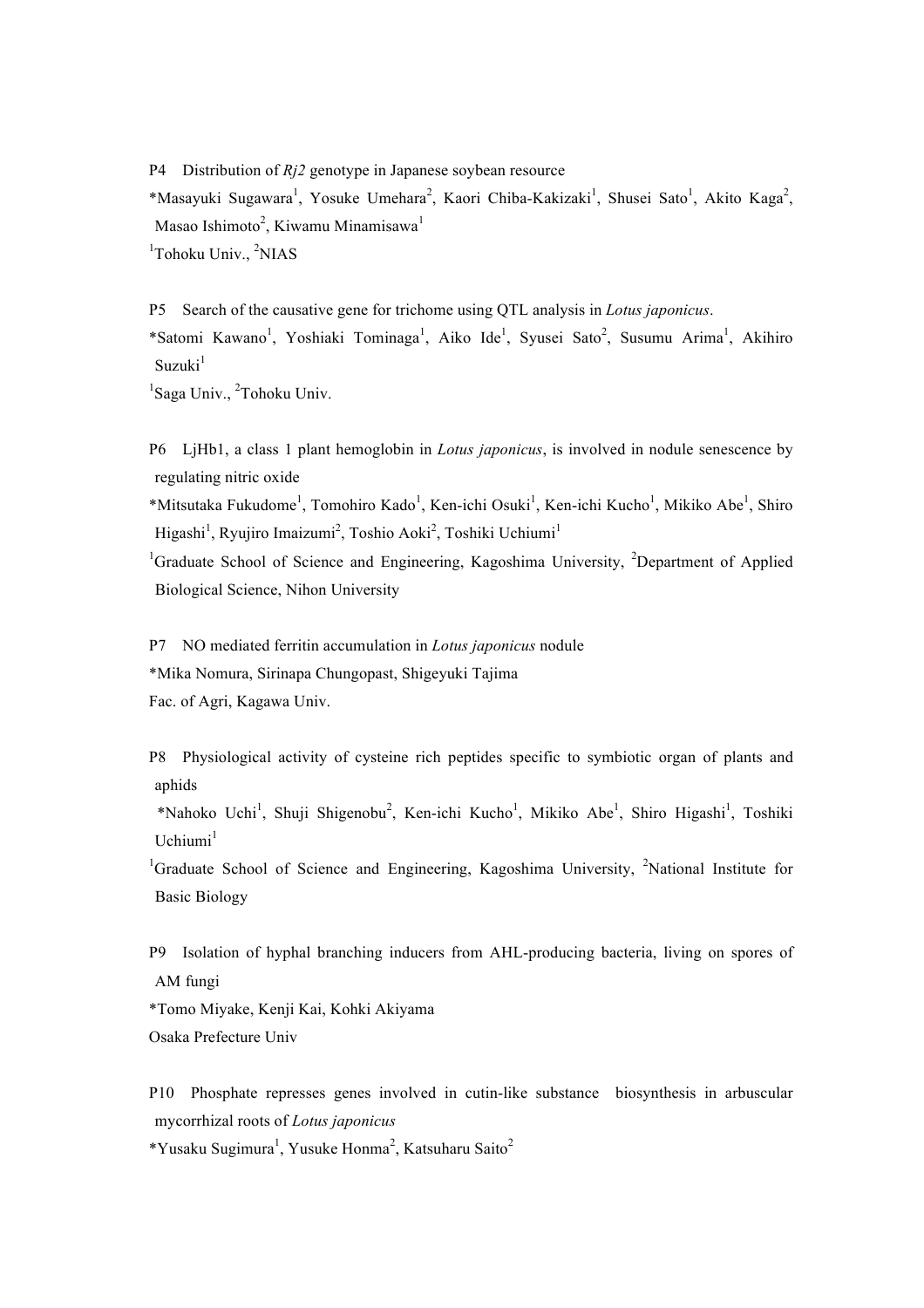<sup>1</sup>Interdisciplinary Graduate School of Science and Technology, Shinshu University, <sup>2</sup>Faculty of Agriculture, Shinshu University

P11 Induction of symbiotic gene expression by AM fungal cell wall-derived chitinous oligosaccharides in rice (*Oryza sativa*)

\*Yusuke Tatsumi, Kohki Akiyama

Osaka Prefecture Univ.

P12 PCR-SSCP Analysis of Asparagus Decline and Disease Control and Antioxidative Changes by AMF

\*Liu Jia<sup>1</sup> , Yoh-ichi Matsubara<sup>2</sup>

<sup>1</sup>The United Graduate School of Agricultural Science, Gifu Univ., <sup>2</sup>Faculty of Applied Biological Sciences, Gifu Univ.

P13 Function of mycorrhizal symbiosis for early growth after germination in *Bletilla striata* (Orchidaceae)

\*Tatsuki Yamamoto<sup>1</sup>, Chihiro Miura<sup>1,2</sup>, Shotaro Nagata<sup>1</sup>, Yuria Otani<sup>1</sup>, Takahiro Yagame<sup>3</sup>, Masahide Yamato<sup>4</sup>, Hironori Kaminaka<sup>1</sup>

<sup>1</sup>Fac. Agr., Tottori Univ., <sup>2</sup>Org. Reg. Ind. Acad. Coop., Tottori Univ., <sup>3</sup>Tsukuba Bot. Gar., Nat. Mus. Nat. Sci., <sup>4</sup>Fac. Edu., Chiba Univ.

P14 Salinity tolerance and SEM-EDX analysis of  $Na<sup>+</sup>$  diversity in plant tissue with nano-suit in mycorrhizal vegetable crops \*Etsuya Fujihara<sup>1</sup>, Yoh-ichi Matsubara<sup>2</sup>

<sup>1</sup>Gifu Univ. Appl. Biol. Sci., <sup>2</sup>Gifu Univ. Appl. Biol. Sci.

P15 Analysis of ACRE76, an interactor of the nod factor receptor NFR1 \*Akihiro Yamazaki, Makoto Hayashi RIKEN CSRS

P16 Difference in nitrogen fixing activity by host plant genotypes \*Tsuneo Hakoyama, Makoto Hayashi RIKEN CSRS

P17 Gibberellin signaling interacts with symbiosis signaling pathways \*Naoya Takeda<sup>1</sup>, Miwa Nagae<sup>1</sup>, Mikiko Kojima<sup>2</sup>, Hitoshi Sakakibara<sup>2</sup>, Masayoshi Kawaguchi<sup>1</sup>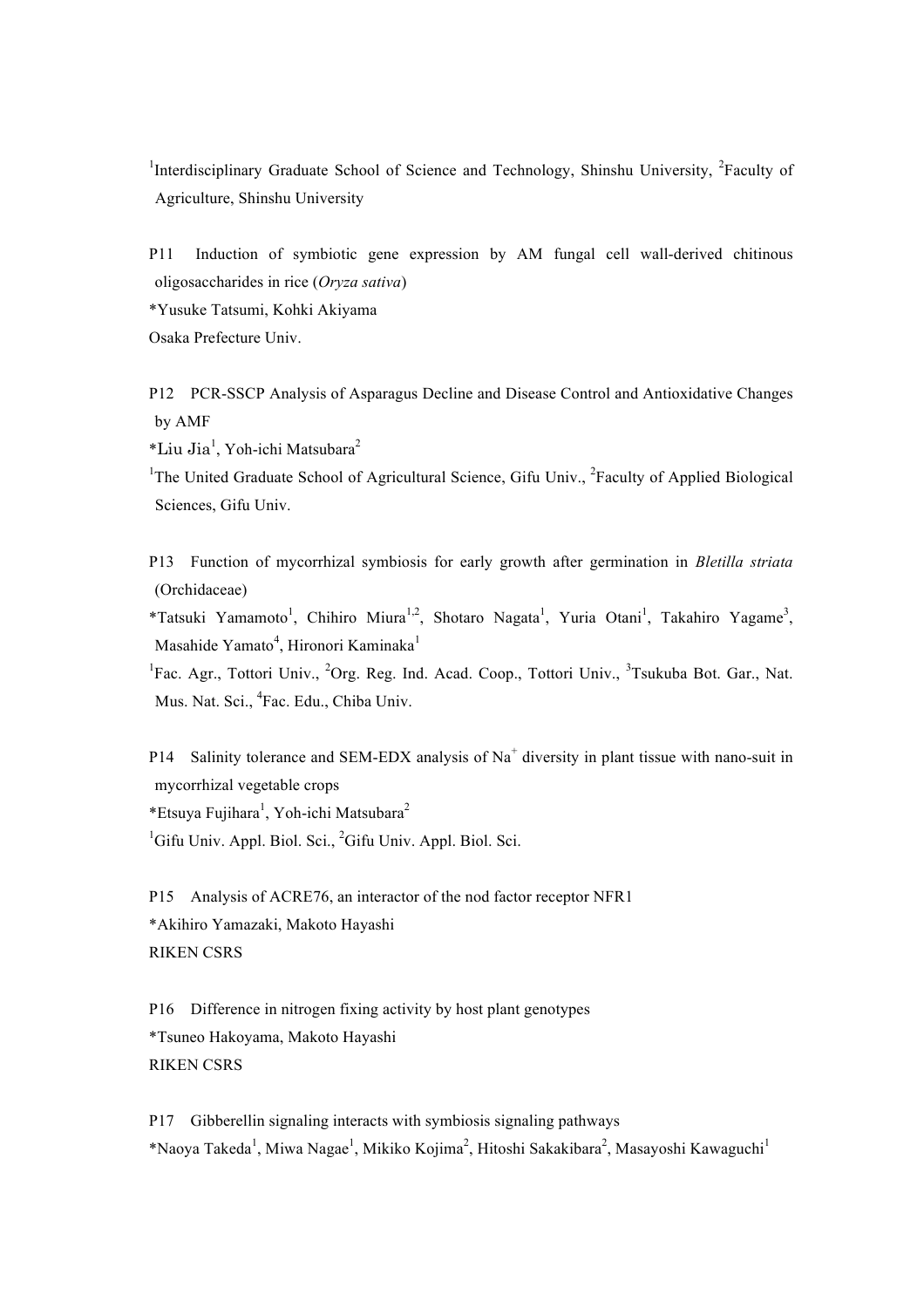# <sup>1</sup>NIBB/SOKENDAI, <sup>2</sup>RIKEN CSRS

P18 Rhizobial gibberellin biosynthesis regulates the host nodulation \*Yohei Tatsukami<sup>1,2</sup>, Mitsuyoshi Ueda<sup>1</sup> <sup>1</sup>Grad. Sch., Agric., Kyoto Univ., <sup>2</sup>JSPS Research Fellow (DC1)

P19 Possibility that far-red light reached to roots from the above ground parts influences the activity of symbionts

\*Taro Miyamoto<sup>1</sup>, Naoya Yamamoto<sup>1</sup>, Aya Shimomura<sup>1,2</sup>, Kie Saitoh<sup>1</sup>, Susumu Arima<sup>1,2</sup>, Akihiro Suzuki $1,2$ 

<sup>1</sup>Faculty of Agriculture, Saga Univ., <sup>2</sup>United Graduate School of Agricultural Sciences, Kagoshima Univ.

P20 Plant tissue localization of *Methylibium* sp. isolated from potato \*Motoaki Iijima<sup>1</sup>, Nobutaka Someya<sup>2</sup>, Seishi Ikeda<sup>3</sup>, Kazuyuki Okazaki<sup>3</sup>, Takuji Ohwada<sup>1</sup> <sup>1</sup>Obihiro University of Agriculture and Veterinary Medicine, <sup>2</sup>National Agriculture and Food Research Organization, <sup>3</sup>NARO Hokkaido Agricultural Research Center

P21 Comparative genome analysis of *Pseudomonas protegens* and closely related strains identifies biocontrol factors of a newly isolated strain

\*Kasumi Takeuchi<sup>1</sup>, Naomi Noda<sup>1</sup>, Yuichi Katayose<sup>1</sup>, Yoshiyuki Mukai<sup>1</sup>, Hisataka Numa<sup>1</sup>, Kosumi Yamada<sup>2</sup>, Nobutaka Someya<sup>3</sup>

<sup>1</sup>NIAS, <sup>2</sup>Univ. Tsukuba, <sup>3</sup>NARO

P22 Changes in root-associated bacterial communities on Arabidopsis in response to nitrate supply

\*Noriyuki Konishi<sup>1</sup>, Toshihiko Hayakawa<sup>1</sup>, Tomoyuki Yamaya<sup>1</sup>, Kiwamu Minamisawa<sup>1</sup> <sup>1</sup>Tohoku Univ.

P23 Genome sequences of rhizobia isolated from Japanese alpine legumes \*Kojiro Takanashi<sup>1</sup>, Hajime Ikeda<sup>2</sup>, Naoto<sup>3</sup> Seo, Shusei Sato<sup>4</sup>, Kazufumi Yazaki<sup>3</sup> <sup>1</sup>IMS, Shinshu Univ., <sup>2</sup>IPSR, Okayama Univ., <sup>3</sup>RISH, Kyoto Univ, <sup>4</sup>Grad. Sch. Life Sci., Tohoku Univ.

P24 An exploration for genes involved in salt-tolerance in *Lotus* rhizobia \*Kazuna Kubota<sup>1</sup>, Mifu Ozawa<sup>1</sup>, Hiroko Maita<sup>2,3</sup>, Hideki Hirakawa<sup>3</sup>, Shusei Sato<sup>2</sup>, Kazuhiko  $Sacki<sup>1</sup>$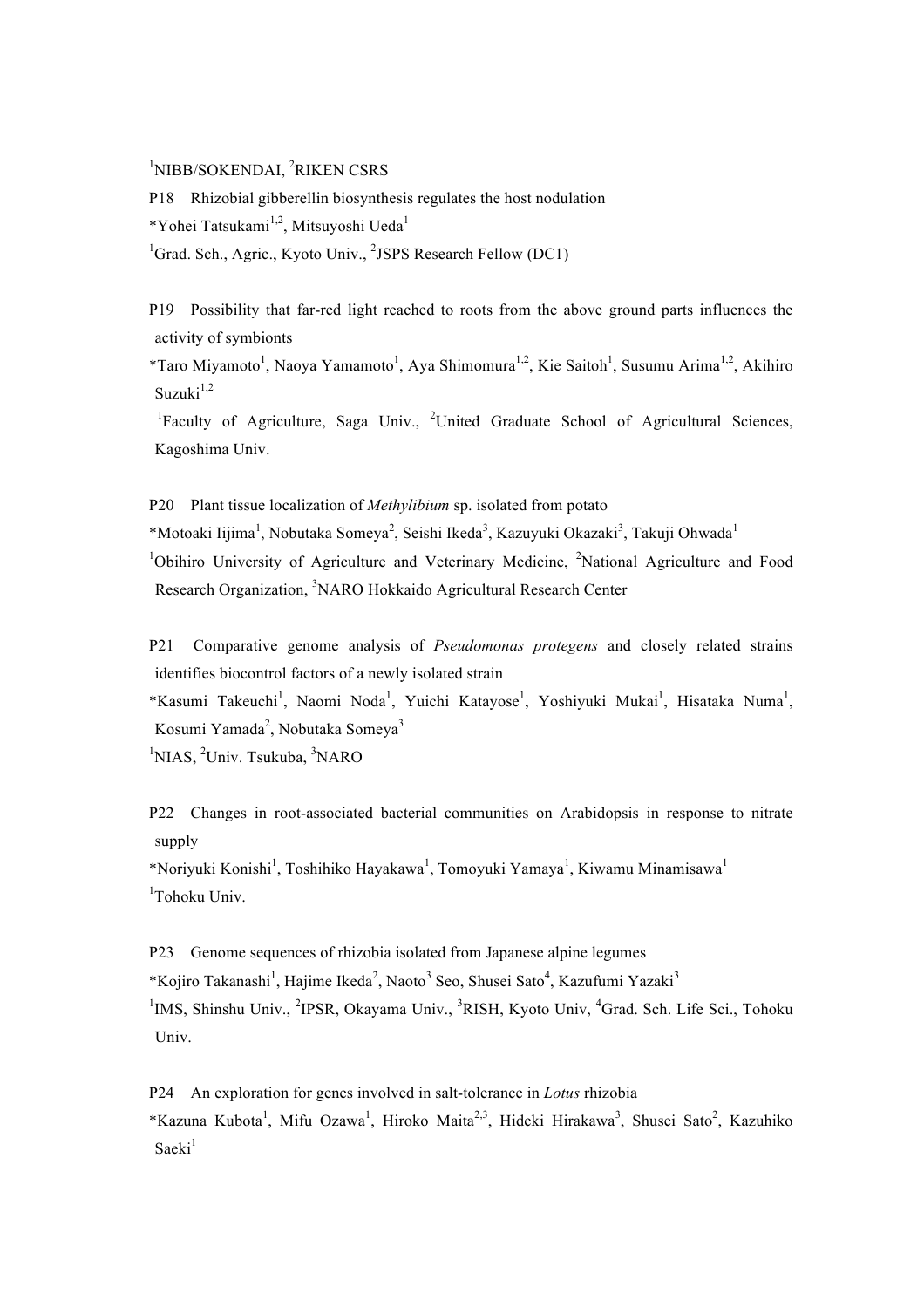<sup>1</sup>Nara Women's Univ., <sup>2</sup>Tohoku Univ., <sup>3</sup>Kazusa DNA Res. Inst. P25 Role in the symbiosis of *Bradyrhizobium japonicum* USDA110 TetR family \*Koumei Taneda, Mizuki Nakamura, Takuji Ohwada Obihiro University of Agriculture and Veterinary Medicine

P26 Cancelled

P27 Analysis of a rhizobial factor that determine nitrogen fixation activity of host legume mutant

\*Yoshikazu Shimoda<sup>1</sup>, Yuki Nishigaya<sup>1</sup>, Hiroko Yamaya<sup>1,4</sup>, Yosuke Maruyama<sup>1</sup>, Kazuhiko Saeki<sup>2</sup>, Shusei Sato<sup>3</sup>, Toshimasa Yamazaki<sup>1</sup>, Hiroshi Kouchi<sup>1,5</sup>, Yosuke Umehara<sup>1</sup>, Makoto Hayashi<sup>1</sup> <sup>1</sup>NIAS, <sup>2</sup>Nara Women's Univ., <sup>3</sup>Tohoku Univ., <sup>4</sup>Tokyo Univ. Agr. & Technol, <sup>5</sup>ICU

P28 Rhizobial type 3 effector protein regulate soybean nodulation \*Hiroki Miwa<sup>1</sup>, Faruque Omar<sup>1</sup>, Sachiko Masuda<sup>1</sup>, Michiko Yasuda<sup>1</sup>, Takakazu Kaneko<sup>2</sup>, Shusei Sato<sup>3</sup>, Shin Okazaki<sup>1</sup>

<sup>1</sup>Tokyo University of Agriculture and Technology, <sup>2</sup>Kyoto Sangyo University, <sup>3</sup>Tohoku University

P29 Isolation and characterization of *Bradyrhizobium elkanii* mutants with altered nodulation compatibility with *Vigna radiata*

\*Hien Nguyen Phuoc, Faruque Omar, Hiroki Miwa, Shin Okazaki Tokyo University of Agriculture and Technology

P30 Characterization of transposon mutants of *Bradyrhizobium elkanii* USDA61 that formed effective nodule on *Rj4* soybean

\*Faruque Muhammad Omar<sup>1</sup>, Hiroki Miwa<sup>1</sup>, Michiko Yasuda<sup>1</sup>, Sachiko Masuda<sup>1</sup>, Yoshiharu Fujii<sup>1</sup>, Takakazu Kaneko<sup>2</sup>, Shusei Sato<sup>3</sup>, Shin Okazaki<sup>1</sup>

<sup>1</sup>Tokyo University of Agriculture and Technology, <sup>2</sup>Kyoto Sangyo University, <sup>3</sup>Tohoku University

P31 Effector-triggered immunity determines symbiotic incompatibility of soybean carrying *Rj4* allele

\*Michiko Yasuda, Hiroki Miwa, Sachiko Masuda, Shin Okazaki

Tokyo University of Agriculture and Technology